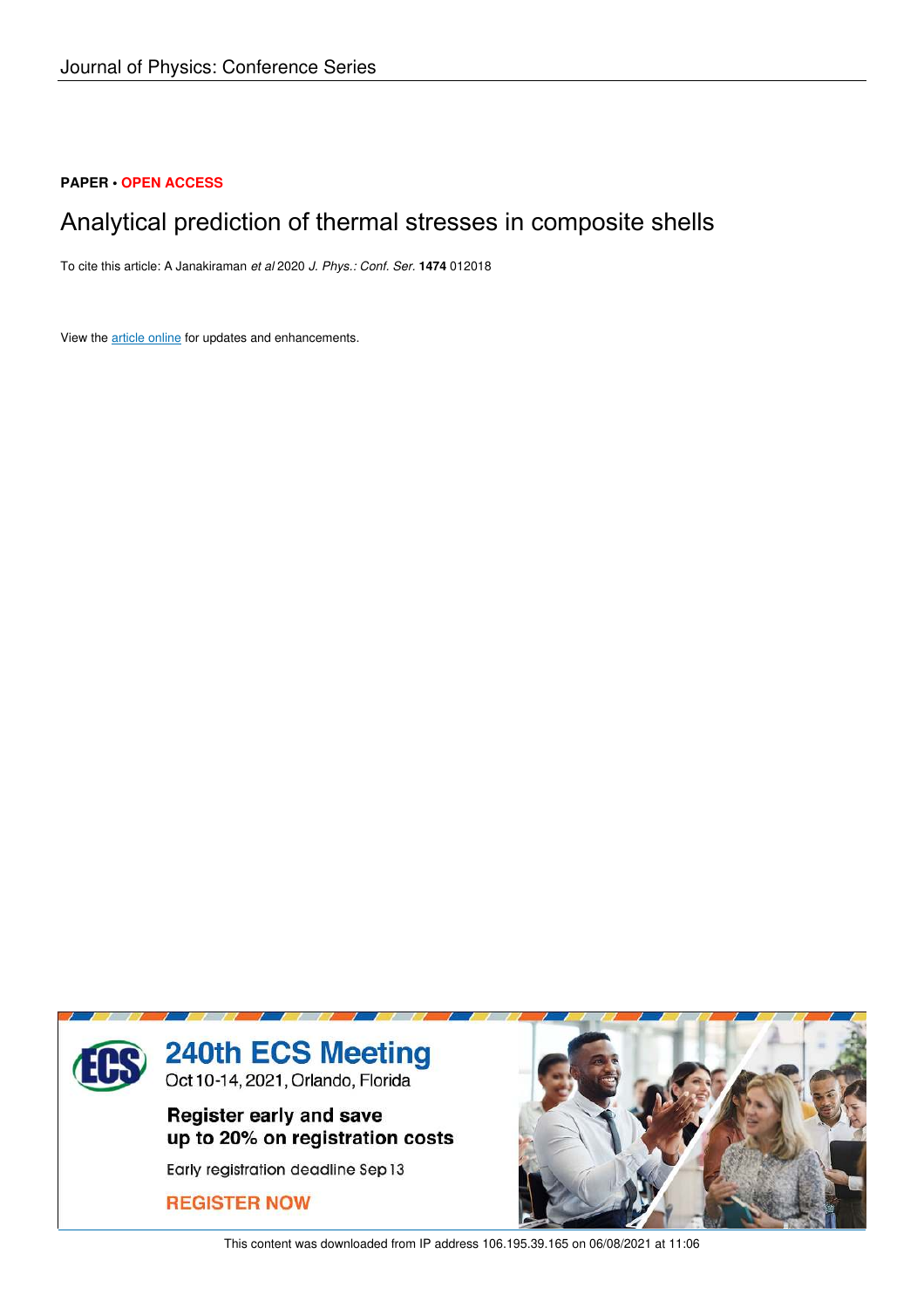# Analytical prediction of thermal stresses in composite shells

A Janakiraman<sup>1</sup>, R Velmurugan<sup>2\*</sup>, R Jayaganthan<sup>2</sup>, and G Rajasingh<sup>3</sup>

<sup>1</sup>Technical University of Munich Asia, Singapore

<sup>2</sup>Department of Aerospace Engineering, IIT Madras, India

<sup>3</sup>Defence Research and Development Laboratory, Hyderabad, India

E-mail: <sup>∗</sup> ramanv@iitm.ac.in

Abstract. The use of fibre-reinforced plastics or FRPs in various industries, such as aviation, automobiles, renewable energy, etc. has drastically increased over the past decades, owing to the significant strength to weight ratios they offer. The design phase of such components must also factor in thermal loads. Thermal expansions and contractions, when restricted, lead to the buildup of stresses in a material. The distribution of these stresses across the layers of a composite tube has been dealt with here with the help of an analytical study, taking into account any radially varying user-defined temperature profile. On account of geometry, the cases handled are axisymmetric and therefore, shear stresses aren't considered.

### 1. Introduction

Fibre reinforced polymers are a class of composite materials comprising of two parts: the fibre reinforcement that carries most of the load, and a polymer matrix that binds the fibres together and aids in load transfer from one fibre to another. The presence of reinforcement is to improve the load carrying capacity of the material along the fibre direction; that is to say, the resultant material is anisotropic in nature.

Traditional isotropic materials such as steel and aluminium are being swapped with composite materials, owing to the possibility of property tailoring that the latter allow. Construction of parts using composites is done by laying up several anisotropic composite laminae, which consequently allows us to fortify a component with a greater stiffness along a load path. Thus, by reducing the strengths along the less critical directions, significant weight reductions can be realized. This advantage however, increases the complexity of design, as it becomes important to consider the effects that stacking has on the part's net properties, as well as the variation of parameters such as strain and stress across the different layers of the laminate.

The design of cylindrical components, such as those used in pressure vessels, additionally involves thermal loads in the analysis. Thermal loads may manifest as temperature variations along any of the three directions, and may be static or dynamic. It is however, convenient to analyze static loading in cases where the loads are known to be more or less constant. Axisymmetric plane-strain conditions in a problem further simplify the analysis, whereby the variations along the  $\theta$ − and  $z$ − directions may be safely neglected. However, the complexity of calculation persists despite these assumptions, as numerous iterations are to be performed to obtain a displacement solution for each radial position. Moreover, stiffness matrices and other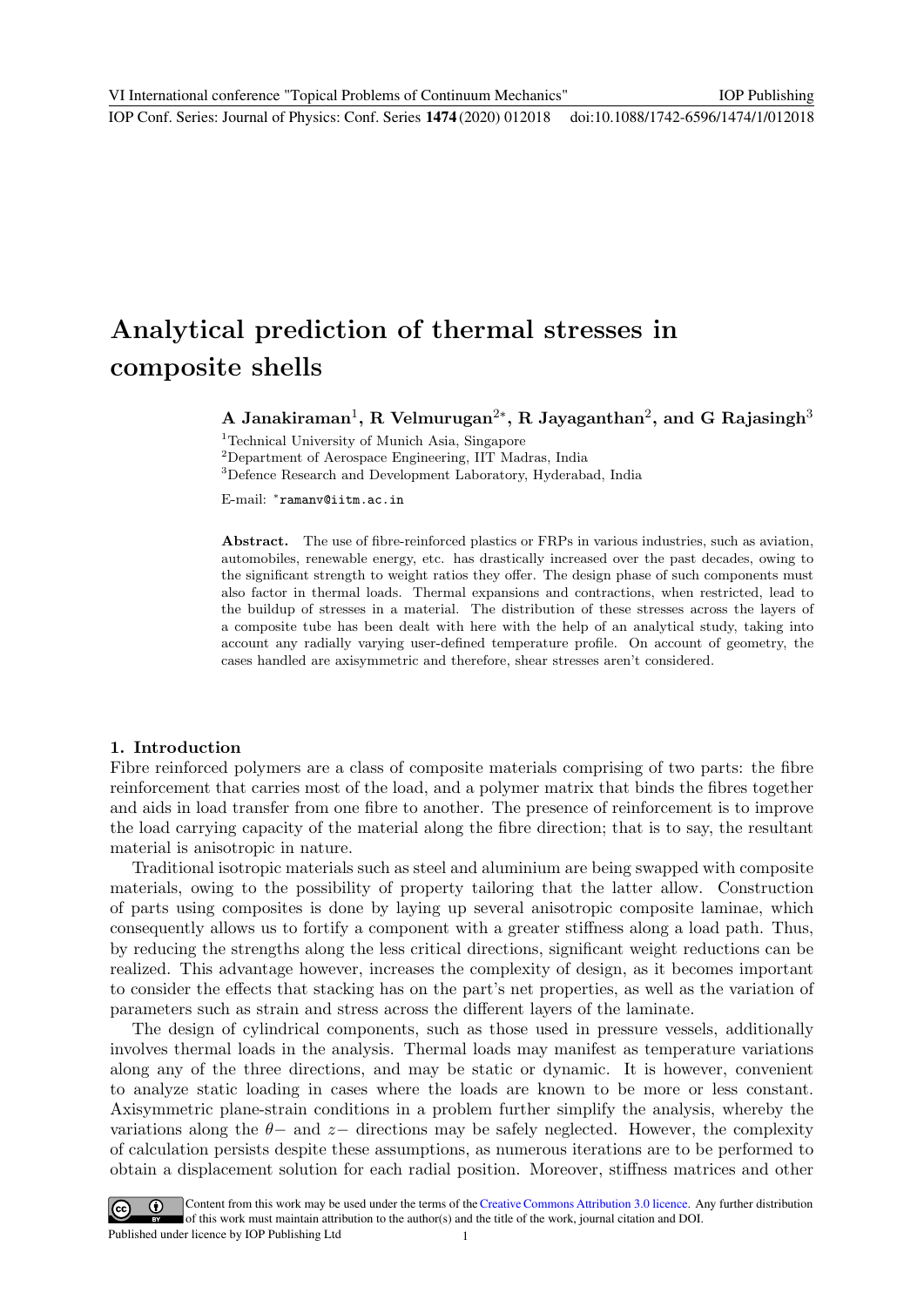property matrices/vectors become unwieldly as the number of laminae/fibre orientations in the laminate increase. Temperature variations, although limited to the radial direction, may be linear or non-linear and further add to the complexity of calculations.

Cylindrical components consisting of composite laminates, whose laminae are oriented in different directions, are subjected to thermal stresses even when not constrained at the ends, because of varying stiffness values and in some cases, varying coefficients of thermal expansion (CTE) across the layers. The tendency for one layer to expand or contract may be opposed by an adjacent layer with opposite tendencies. For instance, graphite/epoxy laminae have negative CTEs in their axial directions and positive CTEs in the transverse direction. Therefore, an increase or decrease in temperature in a [0/90] layup will result in internal stresses in the laminate, and even bending.

Therefore, it is desirable to prescribe a model through a set of steps to handle these complexities, and is accomplished through analytical studies. The work done in [1] provides a foundation for such an analysis. To analyze these stresses, shell-element approaches have been implemented before in [2–4]. Higher order shell theories may help to better predict, variations of stresses and displacements through the thickness. However, the elasticity approach, which has been implemented in this work, seemed to be more comprehensive. The isotropic case dealt with must be carefully extrapolated to an anisotropic case, as has been done in [5–7]. The present study will therefore base itself on the parameters involved in the derivations. Validation of the same shall be done using values from existing literature and the corresponding results.

#### 2. Formulation

We may describe the stress-strain relationship for a composite material to be,

$$
\sigma_{ij} = Q_{ij}(\varepsilon_{ij} - \alpha_{ij}T) \tag{1}
$$

where  $\sigma$  is stress  $(N/m^2)$ , Q is stiffness  $(N/m^2)$ ,  $\varepsilon$  is strain,  $\alpha$  is coefficient of thermal expansion  $(1)$ <sup>o</sup>C), T is temperature change (°C). Converting equation (1) into cylindrical co-ordinates as has been done in [8] gives us,

$$
\begin{pmatrix}\n\varepsilon_r \\
\varepsilon_\theta \\
\varepsilon_z \\
\varepsilon_z \\
\gamma_{\theta z} \\
\gamma_{r\theta}\n\end{pmatrix} - \begin{pmatrix}\n\alpha_r \\
\alpha_\theta \\
\alpha_z \\
0 \\
0 \\
0\n\end{pmatrix} T = \begin{pmatrix}\n\bar{S}_{33} & \bar{S}_{32} & \bar{S}_{31} & \bar{S}_{36} & 0 & 0 \\
\bar{S}_{22} & \bar{S}_{21} & \bar{S}_{26} & 0 & 0 \\
\bar{S}_{22} & \bar{S}_{21} & \bar{S}_{26} & 0 & 0 \\
\bar{S}_{11} & \bar{S}_{16} & 0 & 0 \\
\bar{S}_{66} & 0 & 0 & 0 \\
\bar{S}_{55} & \bar{S}_{54} & \bar{S}_{54} \\
\bar{S}_{44}\n\end{pmatrix} \begin{pmatrix}\n\sigma_r \\
\sigma_\theta \\
\sigma_z \\
\sigma_z \\
\tau_{rz} \\
\tau_{r\theta}\n\end{pmatrix},
$$
\n(2)

where the  $\bar{S}_{ij}$  terms represent the values in the transformed compliance matrix.

Considering an axisymmetric problem (radial temperature distribution), we may equate shear strains to zero. Let us allow the axial strain  $\varepsilon_z = \frac{\partial w}{\partial z} = \varepsilon_o$ . Furthermore, the strain displacement relations in cylindrical co-ordinates are,

$$
\varepsilon_r = \frac{\partial u(r)}{\partial r},\tag{3}
$$

$$
\varepsilon_{\theta} = \frac{u(r)}{r},\tag{4}
$$

where  $u(r)$  represents the displacement function. Inverting equation (2) and substituting equations (3) and (4) into the same, we get the stress-displacement relations. These relations must consequently satisfy the equilibrium relation in cylindrical co-ordinates,

$$
\frac{\partial \sigma_r}{\partial r} + \frac{\sigma_r - \sigma_\theta}{r} = 0.
$$
\n(5)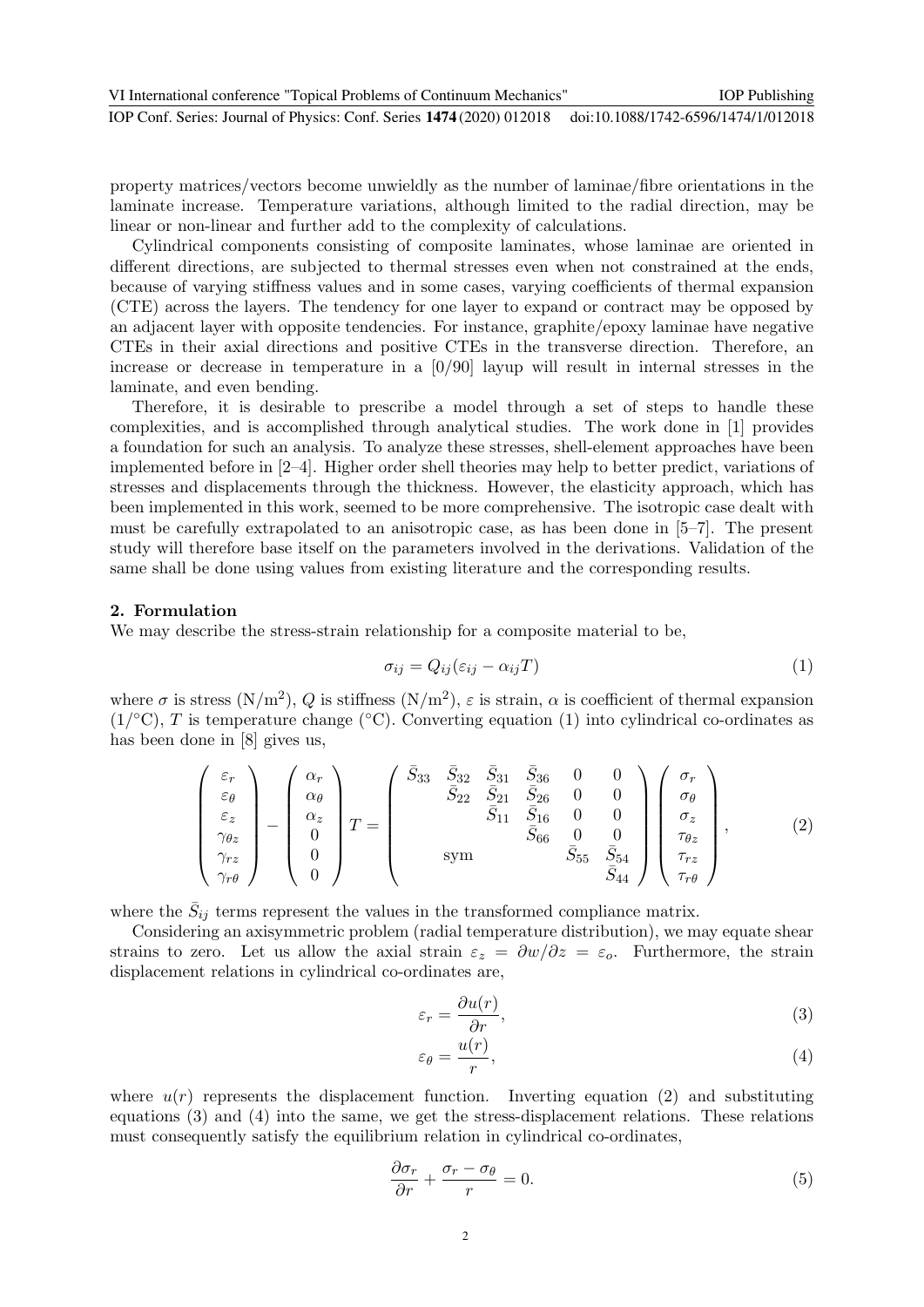Substituting the expressions for  $\sigma_r$  and  $\sigma_\theta$  and solving the equation gives the general expression for displacement as,

$$
u(r) = k_1 r^2 + k_2 r + C_1 r^{k_3} + \frac{C_2}{r^{k_4}} + k_5 \varepsilon_o r \tag{6}
$$

where  $k_1, k_2, k_3, k_4$ , and  $k_5$  are consequences of material and geometric data, and  $C_1$  and  $C_2$  are constants of integration. All constants assume different values for different layers. Therefore, for a layup containing n laminae, we obtain n unique solutions and 2n integration constants  $(C_1)$ to  $C_{2n}$ ). At the inner  $(r_1)$  and outermost  $(r_0)$  layers, if the pressure differential across the entire laminate is zero,

$$
\sigma_r^1(r_i) = 0,\t\t(7)
$$

$$
\sigma_r^n(r_o) = 0.\tag{8}
$$

Moreover, continuity of displacement and strain necessitate that,

$$
u_r^p(r_q) = u_r^{p+1}(r_q),
$$
\n(9)

$$
\left. \frac{\partial u_r^p(r)}{\partial r} \right|_{r=r_q} = \left. \frac{\partial u_r^{p+1}(r)}{\partial r} \right|_{r=r_q},\tag{10}
$$

This means to say that the displacements and radial strains of two adjacent layers are equal at their interface. A layup with n layers will have  $(n-1)$  interfaces, and hence we have  $2(n-1)$ equations from these conditions. Including equations  $(7)$  and  $(8)$ , we get a total of  $2n$  equations for the  $2n$  integrations constants we have, allowing us to obtain valid solutions for each layer.

For a fully constrained cylinder,  $\varepsilon_0 = 0$ . At the ends of the cylinder, we must take care of the axial forces. Since all forces are internal,

$$
\sum_{i=1}^{n} \int_{r_i}^{r_{i+1}} 2\pi r \sigma_z \, dr = 0,\tag{11}
$$

from which we may obtain the value of  $\varepsilon_o$  if the problem does not involve plane strain. Thus having obtained  $u(r)$  for each layer, we may obtain stresses and strains across the laminate.

#### 3. Materials and methods

To obtain the variation of mechanical properties with temperature, GFRP specimens for different tests were prepared. Glass fibre plates of size  $290 \times 290$  mm were prepared using glass fibre mats (figure 1). The epoxy used was prepared by mixing Araldite LY556 resin with HY995 hardener in the weight ratio of 10 : 1. Hand layup technique was implemented, and the layup was subjected to a temperature of 70◦C and pressure of 10 bar. The heater was switched off after half an hour, and the pressure released after 4 hours. Finally, a post-curing time of 24 hours was allowed before cutting the plate into test specimens. A fibre volume fraction of about 53% was achieved.

#### 3.1. Tensile test

Specimens were cut and tests were performed adhering to guidelines provided by ASTM D3039. In order to measure the Poisson's ratio, the Digital Image Correlation (DIC) method was implemented, whereby the samples were coated with a layer of white paint, on top of which a random pattern of black dots was added. The 0° specimens are similar to the one shown in figure 2.

Tests were performed at room temperature  $(33°C)$ , 60, 70, 80, and  $90°C$ , with at least three specimens being tested at each temperature. For this, a Universal Testing Machine (UTM) with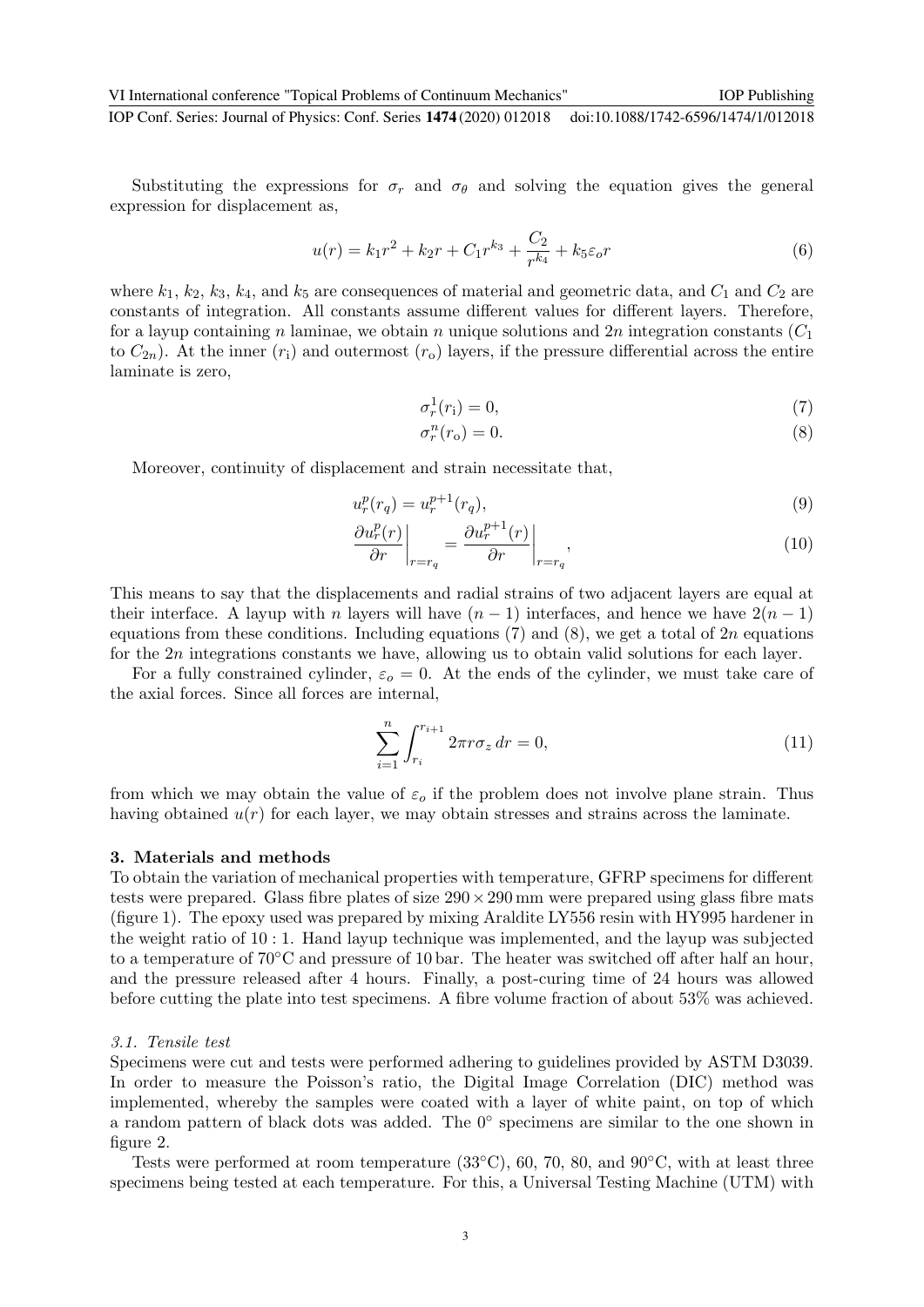

Figure 1. GFRP plate



**Figure 2.** Tensile Test specimen —  $0^{\circ}$  fibre orientation

a provision for an oven was used. Each specimen was mounted onto the UTM, and the oven temperature set to the required value. The specimen to be tested was allowed to soak for at least half an hour at the set temperature before the test commenced. Modulus values were obtained from the Load-Displacement curves generated.

Images for DIC were recorded by a camera capable of a maximum frame rate of 15 frames/s (figure 3). However, only one image was saved per second of recording, to remove redundancy and save on processing time. The correlation itself was done using the DIC software, Vic2D. The strains generated thereby were used to calculate the Poisson's ratio of each specimen. The above procedure was repeated for the 90° samples, except DIC, since the Poisson's ratio  $\nu_{21}$  can be calculated using  $\nu_{12}$ ,  $E_1$ , and  $E_2$ .

#### 3.2. Dilatometry

To obtain the coefficients of thermal expansion (CTE)  $\alpha_1$  and  $\alpha_2$ , dilatometry was performed. A dilatometer supplied by VB Ceramics, Chennai was used. Specimens of dimensions  $40 \times 10$  mm were prepared and the tests were performed between 33 and 90◦C. Recordings were made for every 1◦C rise in temperature, and the corresponding CTE at each temperature was automatically computed.

The results from the aforementioned tests were then plotted. Curve fitting was implemented, so that the variations may be used in the analytical model developed.

#### 4. Results and Discussion

The present work is verified in section 4.1 by adopting the problem dealt with in [9].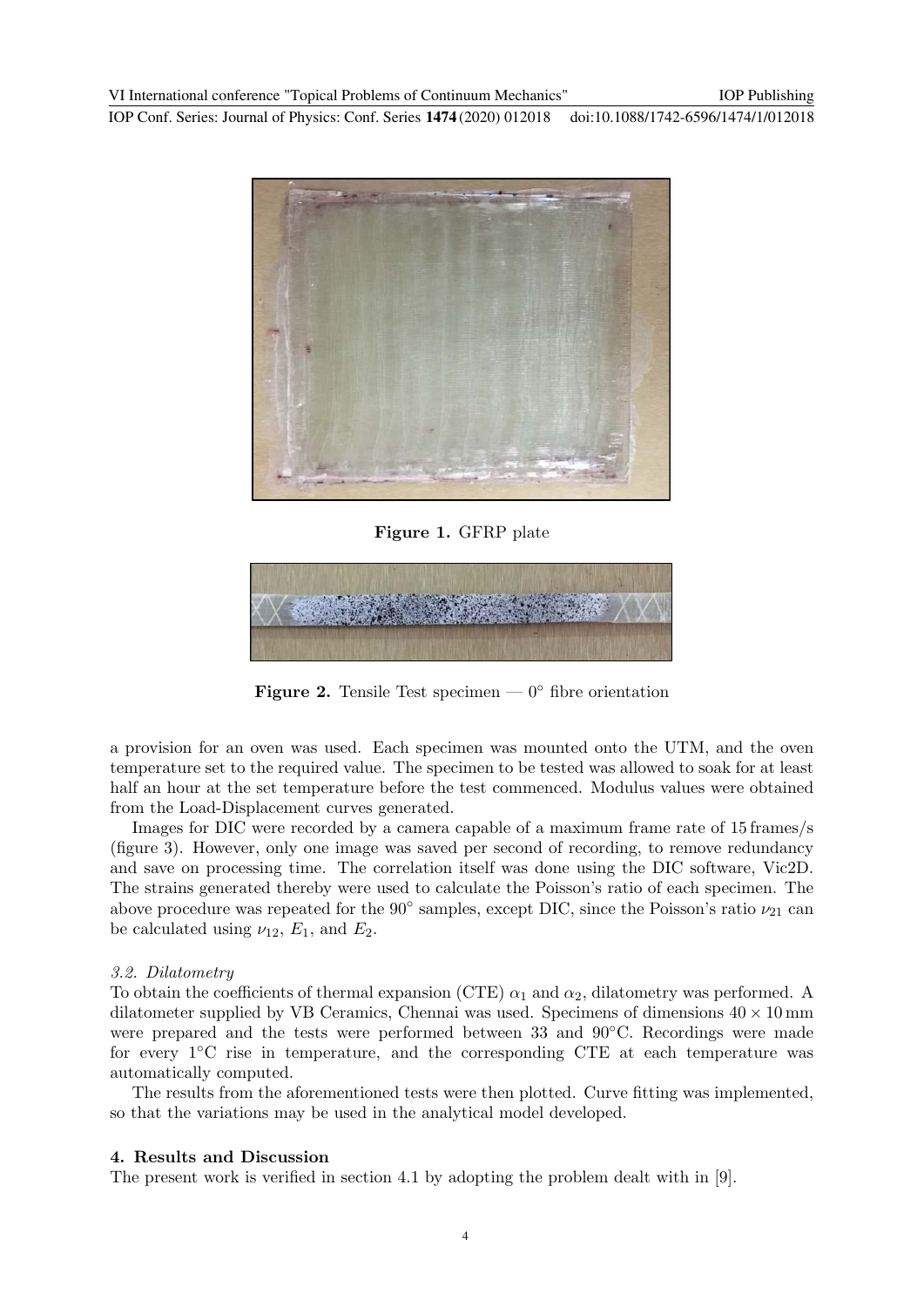

Figure 3. Setup for image capture



**Figure 4.** Cross-section of the composite cylinder with a  $[0/90]_2$ 

| <b>Table 1.</b> Mechanical properties of the graphite-epoxy $0^{\circ}$ laminae. |  |  |
|----------------------------------------------------------------------------------|--|--|
|                                                                                  |  |  |

|                                                                                               | Fibre   Moduli $(10^9 \,\mathrm{N/m^2})$ |  |  |  | CTE $(10^{-6}/^{\circ}C)$                                                |  |  |
|-----------------------------------------------------------------------------------------------|------------------------------------------|--|--|--|--------------------------------------------------------------------------|--|--|
| direction $E_1$ $E_2$ $E_3$ $\nu_{12}$ $\nu_{23}$ $\nu_{13}$ $\alpha_1$ $\alpha_2$ $\alpha_3$ |                                          |  |  |  |                                                                          |  |  |
|                                                                                               |                                          |  |  |  | Axial   146.8 9.929 9.101   0.3956 0.0157 0.3127   $-0.0774$ 33.66 33.66 |  |  |

#### 4.1. Verification

A cylinder with an orthotropic laminate is allowed to deform in space, where the temperature is 280◦C below the laminate's curing temperature of about 150◦C. A schematic of the problem is depicted in figure 4.

The inner radius of the cylinder was 6.35 mm, and the individual layer thicknesses were 0.127 mm each. The layup of the laminate comprised of alternating  $0°$  and  $90°$  laminae, and consisted of 4 layers in total. The temperature of the cylinder was uniform throughout, and maintained at around −130◦C. Deformation was allowed to occur without any end constraints. The mechanical properties of the  $0°$  are listed in table 1.

As done earlier, the results from the original work and the present study are juxtaposed below in figure 5.

Figure 5a depicts the axial stress variation through the thickness of the cylinder. As can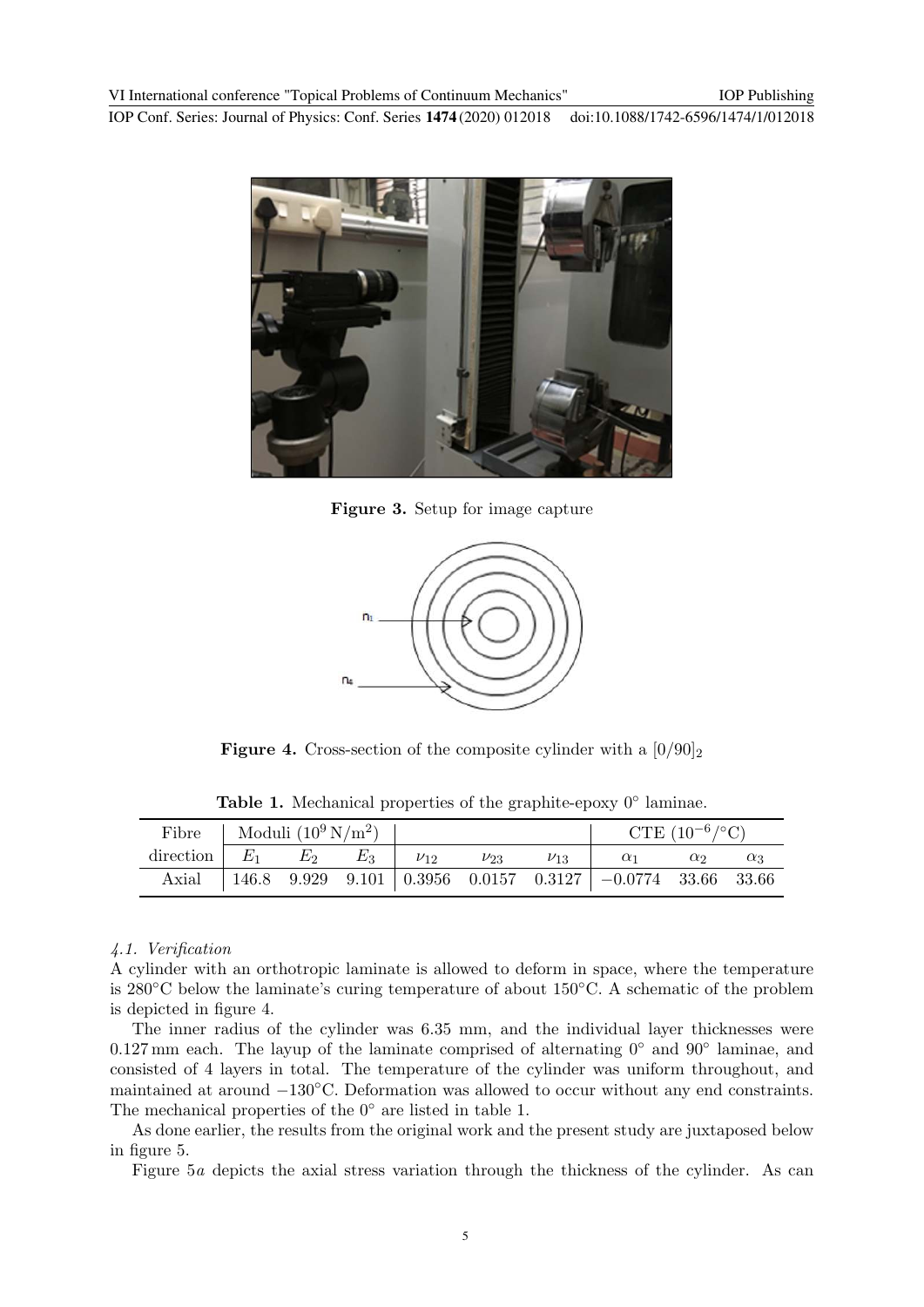

Figure 5. Comparison of results: axial stress  $(a)$ , hoop stress  $(b)$ , radial stress  $(c)$ . Courtesy of images on the left: [9]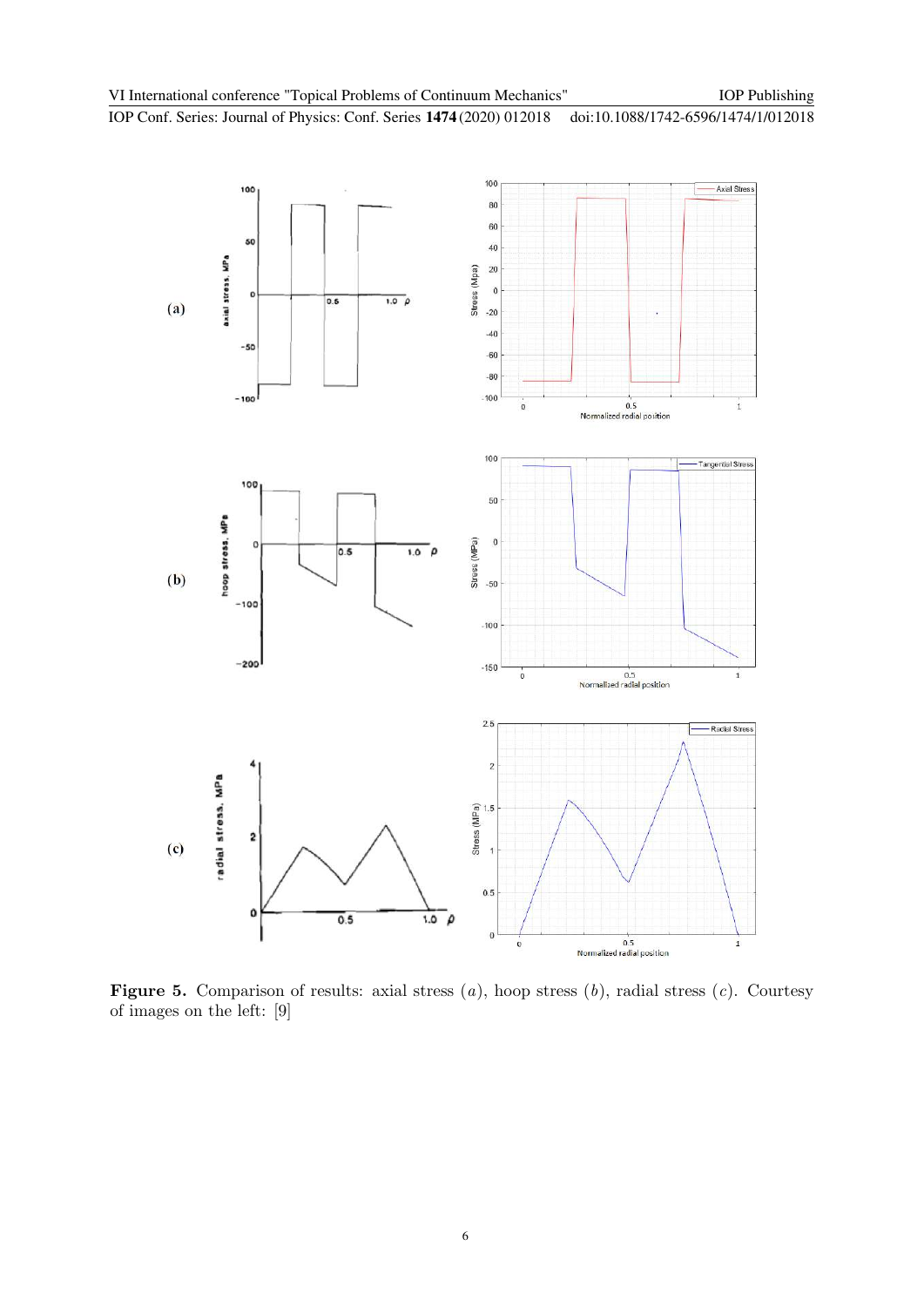

**Figure 6.** Variations of axial stress  $(a)$ , hoop stress  $(b)$ , radial stress  $(c)$ , radial and hoop strain (d) in a  $[0/90]$ <sub>s</sub> layup

be seen, there is good accordance with the results from the original work. The tendency for the 0◦ layers to expand as the temperature drops (due to a negative CTE) is restricted by the opposite tendency for the 90◦ layers to contract. Thus, along the axial direction, the 0◦ layers are subjected to a compressive stress, while the 90◦ layers, a tensile stress.

Figures 5b and 5c depict the hoop stress and radial stress variations, which also conform well to the results of the original work. The hoop stresses for the 0◦ layers are tensile because their CTEs are positive in the hoop/tangential direction. A similar argument may be put forth for the 90◦ layers.

This study extends itself into section 4.2, with an example that shows the variations of stresses and strains in cylindrical shell with a  $[0/90]_s$  layup. The material properties used are listed in table 1. The temperature on the inner surface is maintained at 120◦C, while that on the outer surface is  $30^{\circ}$ C. The variation of temperature here is linear, but any user defined variation may be substituted for T.

#### 4.2. Layup:  $[0/90]_s$

From figure  $6a$ , we see that the axial stress is tensile in nature in the  $0°$  laminae and compressive in the 90◦ laminae. Within the 0◦ laminae, the tensile stress increases as we move radially outward; a similar shift towards a tensile regime is visible within the 90◦ laminae as well.

The variations in stress may be explained by the existence of bending moments. The innermost lamina (0°) maintained at 120°C, due to its negative CTE, will tend to contract,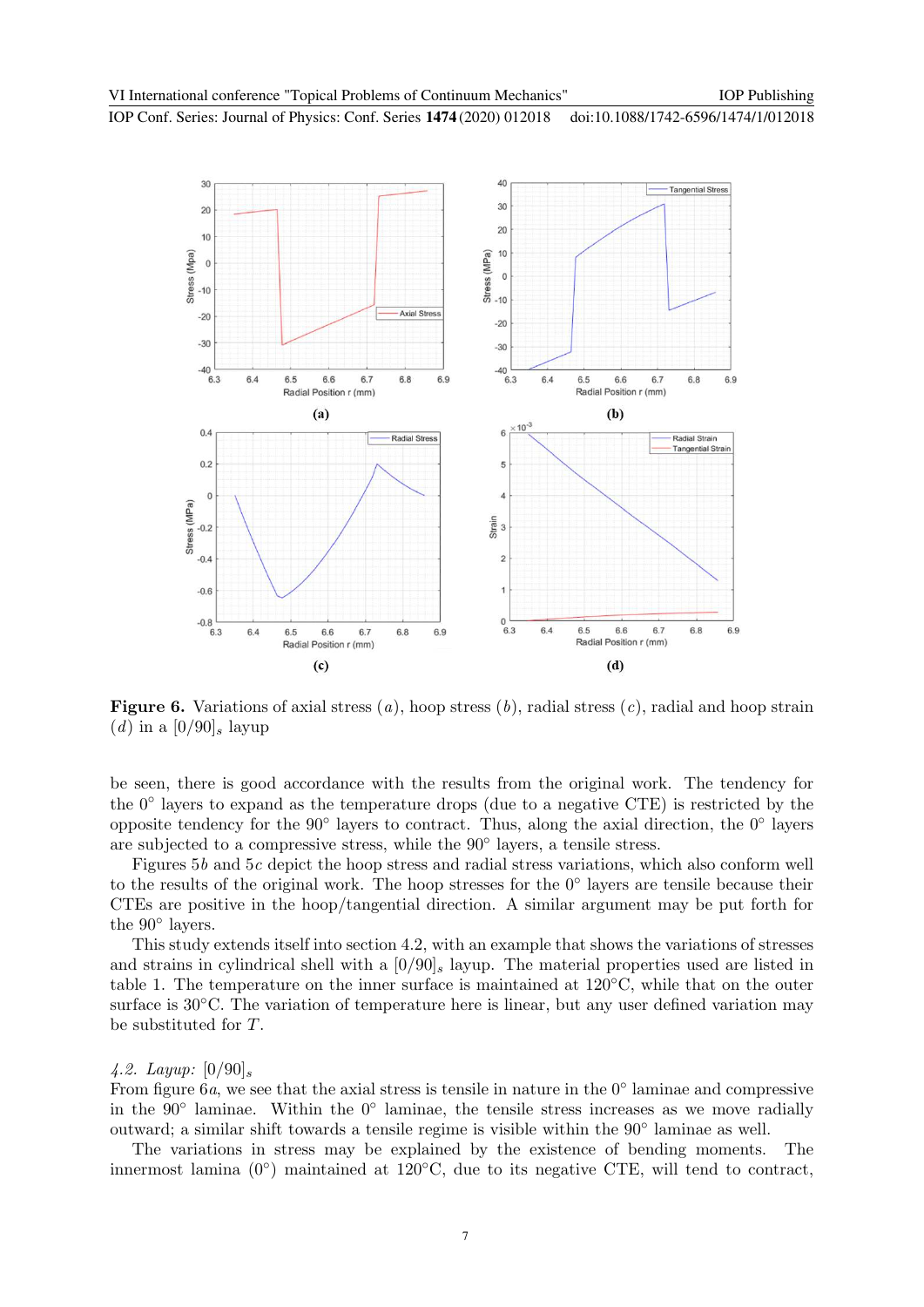

Figure 7. Exaggerated schematic showing possible bending



Figure 8. DIC Images, Tensile test at 60◦C

while the adjacent lamina (90°) will tend to expand. This differential will lead to the bending of the cylinder, and has been exaggerated and represented in figure 7.

The values of axial stresses in figure 6a are the results of normal and bending stresses combined. It can be seen that bending-induced compressive stresses are superimposed on to existing tensile stress in the inner laminae of the cylinder. This compressive stress decreases in magnitude as we approach the middle of the wall, which acts as the neutral axis of the bent section. This explains the increasing tensile nature of stress in the first  $0°$  and  $90°$  laminae. Beyond the mid-wall position (or the neutral axis), the bending stresses become tensile in nature and increase in magnitude as one moves towards the outer surface. This manifests as the decreasing compressive stress in the second 90◦ lamina, and increasing tensile stress in the outermost 0◦ lamina. This variation of stress being linear with respect to radial position is akin to that of bending stresses versus distance from neutral axis.

#### 4.3. Variations of parameters with temperature

A more accurate model is that which captures changes in material properties with temperature. The results of the tests described in section 4 have been plotted as shown in figure 9. Against each plot is the curve that describes the trend of variation. Although higher order polynomials may be used to more closely fit the values, they have not been used here as they deviate from realistic behaviour. The parameter  $\nu_{23}$  was calculated using the expression given in [10].

The equations of variation, when used in the model developed, provide the variation of stresses and strains as shown in figure 10. The cylinder considered is of a  $[0/90]_s$  layup with 4 laminae. Inner and outer radii are 6.35 and 6.858 mm respectively. The temperature varies linearly, between 120◦C on the inner surface and 30◦C on the outer surface.

#### Conclusion

Thus a methodology has been prescribed that facilitates the prediction of thermal stresses in composite cylinders, based on the assumptions that the temperature variation is radial and axisymmetric. The axisymmetric nature of the problem removes the need for analyzing shear effect. The study's verity was checked against the results of existing literature, and was utilized to check the effects of fiber/lamina orientation on the variation of stresses and strains along the radial direction of the cylinder. Finally, experimental results describing the variations of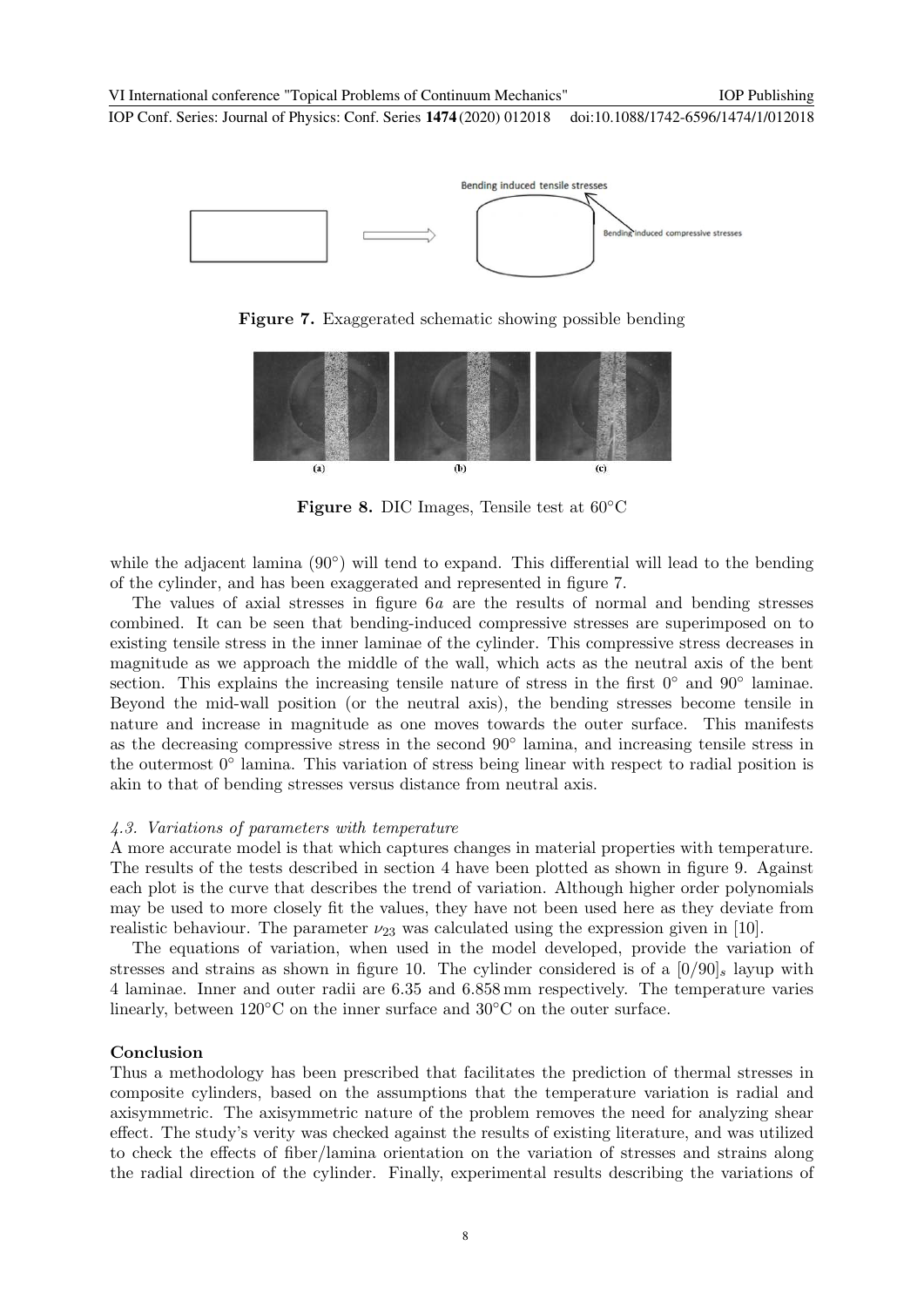

Figure 9. DIC Images, Tensile test at 60◦C